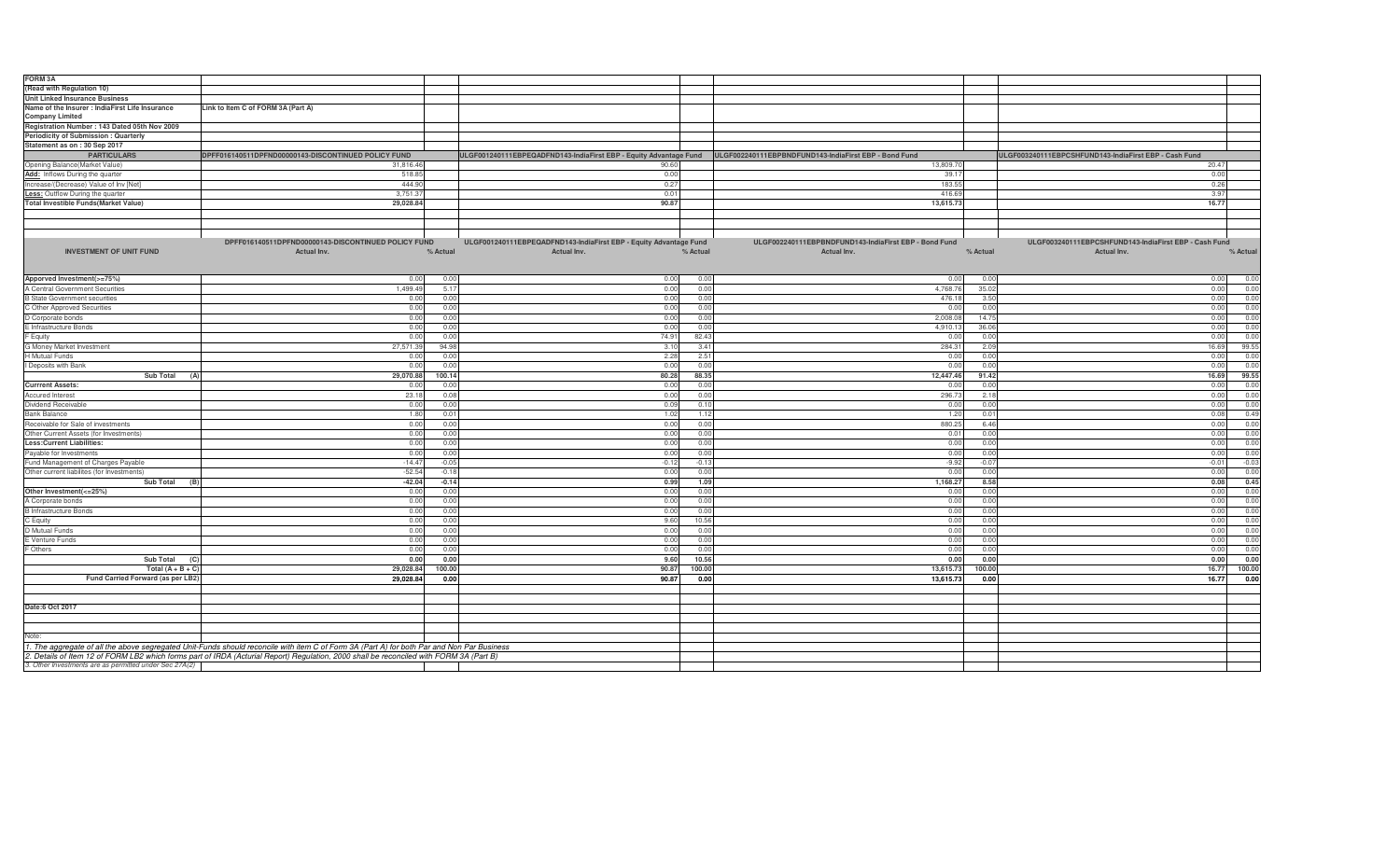|                                                                    |              | ULGF006300713DYNMODFUND143-Indiafirst EBP - Dynamic Moderator Fund ULIF001161109EQUITYFUND143-EQUITY FUND |              | ULIF002161109EQUFUNDPEN143-EQUITY FUND PEN |              | ULIF003161109DEBTFUND00143-DEBT FUND |              |                                              |              | ULIF004161109DEBFUNDPEN143-DEBT FUND PENSION ULIF005161109BALANCEDFN143-BALANCED FUND |
|--------------------------------------------------------------------|--------------|-----------------------------------------------------------------------------------------------------------|--------------|--------------------------------------------|--------------|--------------------------------------|--------------|----------------------------------------------|--------------|---------------------------------------------------------------------------------------|
| 2,326.51                                                           |              | 23,716.97                                                                                                 |              | 9,981.83                                   |              | 2,511.48                             |              | 3,214.57                                     |              | 13,498.21                                                                             |
| 500.42                                                             |              | 86.29                                                                                                     |              | 84.46                                      |              | 39.33                                |              | 10.60                                        |              | 83.74                                                                                 |
| 18.53                                                              |              | $-5.77$                                                                                                   |              | $-23.44$                                   |              | 26.43                                |              | 35.37                                        |              | 98.68                                                                                 |
| 0.00                                                               |              | 587.48                                                                                                    |              | 333.06                                     |              | 97.92                                |              | 52.69                                        |              | 342.62                                                                                |
| 2,845.46                                                           |              | 23,210.01                                                                                                 |              | 9,709.79                                   |              | 2,479.32                             |              | 3,207.85                                     |              | 13,338.01                                                                             |
|                                                                    |              |                                                                                                           |              |                                            |              |                                      |              |                                              |              |                                                                                       |
|                                                                    |              |                                                                                                           |              |                                            |              |                                      |              |                                              |              |                                                                                       |
|                                                                    |              |                                                                                                           |              |                                            |              |                                      |              |                                              |              |                                                                                       |
| ULGF006300713DYNMODFUND143-Indiafirst EBP - Dynamic Moderator Fund |              | ULIF001161109EQUITYFUND143-EQUITY FUND                                                                    |              | ULIF002161109EQUFUNDPEN143-EQUITY FUND PEN |              | ULIF003161109DEBTFUND00143-DEBT FUND |              | ULIF004161109DEBFUNDPEN143-DEBT FUND PENSION |              | ULIF005161109BALANCEDFN143-BALANCED FUND                                              |
| Actual Inv.                                                        | % Actual     | Actual Inv.                                                                                               | % Actual     | Actual Inv.                                | % Actual     | Actual Inv.                          | % Actual     | Actual Inv.                                  | % Actual     | Actual Inv.<br>% Actual                                                               |
|                                                                    |              |                                                                                                           |              |                                            |              |                                      |              |                                              |              |                                                                                       |
| 0.00                                                               | 0.00         | 0.00                                                                                                      | 0.00         | 0.00                                       | 0.01         | 0.00                                 | 0.00         | 0.00                                         | 0.00         | 0.01<br>0.00                                                                          |
| 959.12                                                             | 33.71        | 0.00                                                                                                      | 0.00         | 0.00                                       | 0.00         | 1.106.08                             | 44.61        | 1,309.83                                     | 40.83        | 14.33<br>1.911.26                                                                     |
| 314.77                                                             | 11.06        | 0.00                                                                                                      | 0.00         | 0.00                                       | 0.00         | 53.34                                | 2.15         | 0.00                                         | 0.00         | 0.00<br>0.00                                                                          |
| 0.00                                                               | 0.00         | 0.00                                                                                                      | 0.00         | 0.00                                       | 0.00         | 0.00                                 | 0.00         | 0.00                                         | 0.00         | 2.48<br>330.86                                                                        |
| 50.87                                                              | 1.79         | 0.00                                                                                                      | 0.00         | 0.00                                       | 0.00         | 605.75                               | 24.43        | 675.64                                       | 21.06        | 4.97<br>663.49                                                                        |
| 721.44                                                             | 25.35        | 0.00                                                                                                      | 0.00         | 0.00                                       | 0.00         | 515.88                               | 20.81        | 960.65                                       | 29.95        | 13.59<br>1,812.14                                                                     |
| 334.04                                                             | 11.74        | 18,449.55                                                                                                 | 79.49        | 7,502.65                                   | 77.27        | 0.00                                 | 0.00         | 0.00                                         | 0.00         | 48.28<br>6,440.16                                                                     |
| 281.59                                                             | 9.90         | 554.53                                                                                                    | 2.39         | 217.23                                     | 2.24         | 14.90                                | 0.60         | 30.69                                        | 0.96         | $\frac{5.16}{0.00}$<br>687.79                                                         |
| 0.00                                                               | 0.00         | 1,611.72                                                                                                  | 6.94         | 875.30                                     | 9.01         | 0.00                                 | 0.00         | 0.00                                         | 0.00         | 0.00                                                                                  |
| 0.00                                                               | 0.00         | 0.00                                                                                                      | 0.00         | 0.00                                       | 0.00         | 0.00                                 | 0.00         | 0.00                                         | 0.00         | 0.00<br>0.00                                                                          |
| 2,661.83                                                           | 93.55        | 20,615.80                                                                                                 | 88.82        | 8,595.19                                   | 88.52        | 2,295.95                             | 92.60        | 2,976.80                                     | 92.80        | 88.81<br>11,845.71                                                                    |
| 0.00                                                               | 0.00         | 0.00                                                                                                      | 0.00         | 0.00                                       | 0.00         | 0.00                                 | 0.00         | 0.00                                         | 0.00         | 0.00<br>0.00                                                                          |
| 41.90                                                              | 1.47         | 0.00                                                                                                      | 0.00         | 0.00                                       | 0.00         | 52.35                                | 2.11         | 58.24                                        | 1.82         | 0.99<br>132.31                                                                        |
| 0.27                                                               | 0.01         | 20.51                                                                                                     | 0.09         | 5.58                                       | 0.06         | 0.00                                 | 0.00         | 0.00                                         | 0.00         | 0.06<br>8.33                                                                          |
| 0.18                                                               | 0.01         | 2.36                                                                                                      | 0.01         | 2.11                                       | 0.02         | 1.02                                 | 0.04         | 1.01                                         | 0.03         | 0.02<br>2.43                                                                          |
| 113.24                                                             | 3.98         | 0.00                                                                                                      | 0.00         | 0.00                                       | 0.00         | 139.31                               | 5.62         | 175.81                                       | 5.48         | 2.17<br>288.80<br>0.00                                                                |
| 0.00<br>0.00                                                       | 0.00<br>0.00 | 1.25<br>0.00                                                                                              | 0.01<br>0.00 | 0.00<br>0.00                               | 0.01<br>0.00 | 0.00<br>0.00                         | 0.00<br>0.00 | 0.00<br>0.00                                 | 0.00<br>0.00 | 0.22<br>0.00<br>0.00                                                                  |
| 0.00                                                               | 0.00         | 0.00                                                                                                      | 0.00         | 0.00                                       | 0.00         | 0.00                                 | 0.00         | 0.00                                         | 0.00         | 0.00<br>0.00                                                                          |
| $-3.67$                                                            | $-0.13$      | $-28.53$                                                                                                  | $-0.12$      | $-11.91$                                   | $-0.12$      | $-3.03$                              | $-0.12$      | $-3.89$                                      | $-0.12$      | $-0.12$<br>$-16.31$                                                                   |
| 0.00                                                               | 0.00         | 0.00                                                                                                      | 0.00         | $-2.49$                                    | $-0.03$      | $-6.28$                              | $-0.25$      | $-0.12$                                      | 0.00         | 0.00<br>0.00                                                                          |
| 151.92                                                             | 5.34         | $-4.41$                                                                                                   | $-0.02$      | $-6.71$                                    | $-0.07$      | 183.37                               | 7.40         | 231.05                                       | 7.20         | 3.12<br>415.78                                                                        |
| 0.00                                                               | 0.00         | 0.00                                                                                                      | 0.00         | 0.00                                       | 0.01         | 0.00                                 | 0.0          | 0.00                                         | 0.00         | 0.00<br>0.00                                                                          |
| 0.00                                                               | 0.00         | 0.00                                                                                                      | 0.00         | 0.00                                       | 0.00         | 0.00                                 | 0.00         | 0.00                                         | 0.00         | 0.00<br>0.00                                                                          |
| 0.00                                                               | 0.00         | 0.00                                                                                                      | 0.00         | 0.00                                       | 0.00         | 0.00                                 | 0.00         | 0.00                                         | 0.00         | 0.00<br>0.00                                                                          |
| 31.71                                                              | 1.11         | 2,598.62                                                                                                  | 11.20        | 1,121.32                                   | 11.55        | 0.00                                 | 0.00         | 0.00                                         | 0.00         | 8.07<br>1,076.52                                                                      |
| 0.00                                                               | 0.00         | 0.00                                                                                                      | 0.00         | 0.00                                       | 0.00         | 0.00                                 | 0.00         | 0.00                                         | 0.00         | 0.00<br>0.00                                                                          |
| 0.00                                                               | 0.00         | 0.00                                                                                                      | 0.00         | 0.00                                       | 0.0          | 0.00                                 | 0.00         | 0.00                                         | 0.00         | 0.00<br>0.00                                                                          |
| 0.00                                                               | 0.00         | 0.00                                                                                                      | 0.00         | 0.00                                       | 0.00         | 0.00                                 | 0.00         | 0.00                                         | 0.00         | 0.00<br>0.00                                                                          |
| 31.71                                                              | 1.11         | 2,598.62                                                                                                  | 11.20        | 1,121.32                                   | 11.55        | 0.00                                 | 0.00         | 0.00                                         | 0.00         | 8.07<br>1,076.52                                                                      |
| 2,845.46                                                           | 100.00       | 23,210.01                                                                                                 | 100.00       | 9,709.79                                   | 100.00       | 2,479.32                             | 100.00       | 3,207.85                                     | 100.00       | 100.00<br>13,338.01                                                                   |
| 2,845.46                                                           | 0.00         | 23,210.01                                                                                                 | 0.00         | 9,709.79                                   | 0.00         | 2,479.32                             | 0.00         | 3,207.85                                     | 0.00         | 0.00<br>13,338.01                                                                     |
|                                                                    |              |                                                                                                           |              |                                            |              |                                      |              |                                              |              |                                                                                       |
|                                                                    |              |                                                                                                           |              |                                            |              |                                      |              |                                              |              |                                                                                       |
|                                                                    |              |                                                                                                           |              |                                            |              |                                      |              |                                              |              |                                                                                       |
|                                                                    |              |                                                                                                           |              |                                            |              |                                      |              |                                              |              |                                                                                       |
|                                                                    |              |                                                                                                           |              |                                            |              |                                      |              |                                              |              |                                                                                       |
|                                                                    |              |                                                                                                           |              |                                            |              |                                      |              |                                              |              |                                                                                       |
|                                                                    |              |                                                                                                           |              |                                            |              |                                      |              |                                              |              |                                                                                       |
|                                                                    |              |                                                                                                           |              |                                            |              |                                      |              |                                              |              |                                                                                       |
|                                                                    |              |                                                                                                           |              |                                            |              |                                      |              |                                              |              |                                                                                       |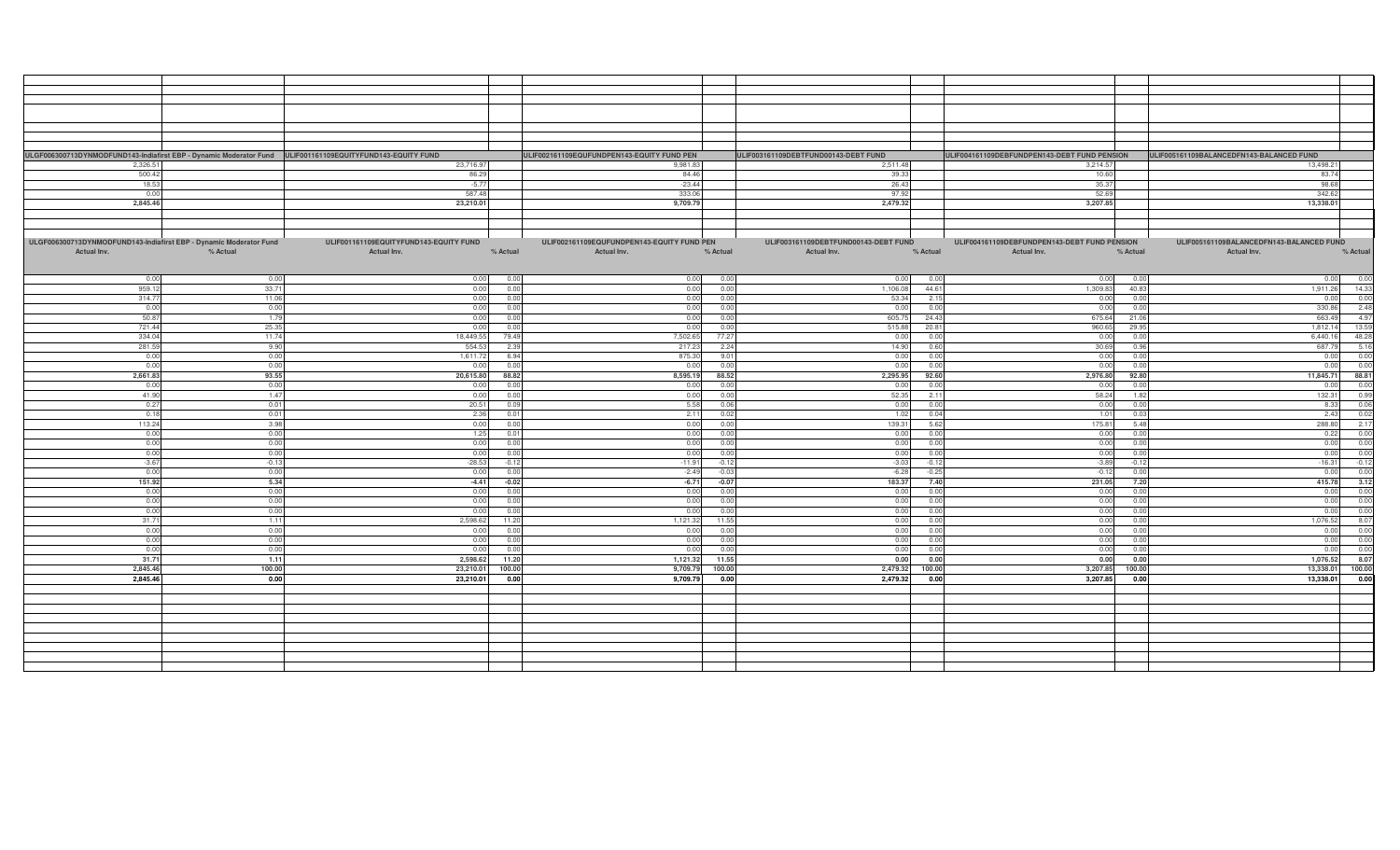| ULIF006161109BALFUNDPEN143-Balanced Fund Pension ULIF007161109LIQUIDFUND143-LIQUID FUND |          |                                        |          | ULIF008161109LIQFUNDPEN143-LIQUID FUND PEN |          | ULIF009010910EQUTY1FUND143-EQUITY FUND 1 |          | ULIF010010910DEBT01FUND143-DEBT FUND 1 |               | ULIF011010910BALAN1FUND143-Balanced Fund 1 |          |
|-----------------------------------------------------------------------------------------|----------|----------------------------------------|----------|--------------------------------------------|----------|------------------------------------------|----------|----------------------------------------|---------------|--------------------------------------------|----------|
| 6,950.42                                                                                |          | 12.42                                  |          | 19.43                                      |          | 1,11,770.99                              |          | 84,948.31                              |               | 36,050.94                                  |          |
| 35.28                                                                                   |          | 0.48                                   |          | 0.35                                       |          | 4,848.92                                 |          | 3,706.30                               |               | 346.05                                     |          |
|                                                                                         |          |                                        |          |                                            |          |                                          |          |                                        |               |                                            |          |
| 47.04                                                                                   |          | 0.14                                   |          | 0.19                                       |          | 951.83                                   |          | 1,233.50                               |               | 377.59                                     |          |
| 323.80                                                                                  |          | 0.27                                   |          | 1.79                                       | 2,818.01 |                                          | 1,412.81 |                                        | 955.21        |                                            |          |
| 6,708.94                                                                                |          | 12.76                                  |          | 18.18                                      |          | 1,14,753.72                              |          | 88,475.29                              |               | 35,819.38                                  |          |
|                                                                                         |          |                                        |          |                                            |          |                                          |          |                                        |               |                                            |          |
|                                                                                         |          |                                        |          |                                            |          |                                          |          |                                        |               |                                            |          |
|                                                                                         |          |                                        |          |                                            |          |                                          |          |                                        |               |                                            |          |
| ULIF006161109BALFUNDPEN143-Balanced Fund Pension                                        |          | ULIF007161109LIQUIDFUND143-LIQUID FUND |          | ULIF008161109LIQFUNDPEN143-LIQUID FUND PEN |          | ULIF009010910EQUTY1FUND143-EQUITY FUND 1 |          | ULIF010010910DEBT01FUND143-DEBT FUND 1 |               | ULIF011010910BALAN1FUND143-Balanced Fund 1 |          |
| Actual Inv.                                                                             | % Actual | Actual Inv.                            | % Actual | Actual Inv.                                | % Actual | Actual Inv.                              | % Actual | Actual Inv.                            | % Actual      | Actual Inv.                                | % Actual |
|                                                                                         |          |                                        |          |                                            |          |                                          |          |                                        |               |                                            |          |
|                                                                                         |          |                                        |          |                                            |          |                                          |          |                                        |               |                                            |          |
| 0.00                                                                                    | 0.00     | 0.00                                   | 0.00     | 0.00                                       | 0.00     | 0.00                                     | 0.00     | 0.00                                   | 0.00          | 0.00                                       | 0.00     |
| 564.10                                                                                  | 8.41     | 0.00                                   | 0.00     | 0.00                                       | 0.00     | 0.00                                     | 0.00     | 26,489.32                              | 29.94         | 3,555.30                                   | 9.93     |
| 0.0(                                                                                    | 0.00     | 0.00                                   | 0.00     | 0.00                                       | 0.00     | 0.00                                     | 0.00     | 5,823.22                               | 6.58          | 208.56                                     | 0.58     |
|                                                                                         | 2.88     |                                        | 0.00     |                                            | 0.00     |                                          |          |                                        | 0.00          | 1,185.59                                   |          |
| 193.00                                                                                  |          | 0.00                                   |          | 0.00                                       |          | 0.00                                     | 0.00     | 0.00                                   |               |                                            | 3.31     |
| 605.8                                                                                   | 9.03     | 0.00                                   | 0.00     | 0.00                                       | 0.00     | 0.00                                     | 0.00     | 10,114.14                              | 11.43         | 2,074.85                                   | 5.79     |
| 881.3                                                                                   | 13.14    | 0.00                                   | 0.00     | 0.00                                       | 0.00     | 0.00                                     | 0.00     | 42,466.19                              | 48.00         | 5.469.5                                    | 15.27    |
| 3,306.1                                                                                 | 49.28    | 0.00                                   | 0.00     | 0.00                                       | 0.00     | 91,479.74                                | 79.72    | 0.00                                   | 0.00          | 18,163.5                                   | 50.71    |
| 622.3                                                                                   | 9.28     | 12.70                                  | 99.48    | 17.19                                      | 94.5     | 9,015.1                                  | 7.86     | 718.28                                 | $0.8^{\circ}$ | 1,690.0                                    | 4.72     |
| 0.00                                                                                    | 0.00     | 0.00                                   | 0.00     | 0.00                                       | 0.00     | 3,738.5                                  | 3.26     | 0.00                                   | 0.00          | 6.31                                       | 0.02     |
| 0.0(                                                                                    | 0.00     | 0.00                                   | 0.00     | 0.00                                       | 0.00     | 0.00                                     | 0.00     | 0.00                                   | 0.00          | 0.00                                       | 0.00     |
| 6,172.78                                                                                | 92.01    | 12.70                                  | 99.48    | 17.19                                      | 94.59    | 1,04,233.50                              | 90.83    | 85,611.16                              | 96.76         | 32,353.77                                  | 90.32    |
| 0.00                                                                                    | 0.00     | 0.00                                   | 0.00     | 0.00                                       | 0.00     | 0.00                                     | 0.00     | 0.00                                   | 0.00          | 0.00                                       | 0.00     |
| 68.02                                                                                   | 1.01     | 0.00                                   | 0.0(     | 0.00                                       | 0.00     | 0.00                                     | 0.00     | 2,774.21                               | 3.14          | 356.79                                     | 1.00     |
| 4.95                                                                                    | 0.07     | 0.00                                   | 0.00     | 0.00                                       | 0.00     | 69.23                                    | 0.06     | 0.00                                   | 0.00          | 11.53                                      | 0.03     |
| 2.37                                                                                    | 0.04     | 0.08                                   | 0.65     | 1.00                                       | 5.51     | 7.41                                     | 0.01     | 1.41                                   | 0.00          | 2.84                                       | 0.01     |
| 0.00                                                                                    | 0.00     | 0.00                                   | 0.00     | 0.00                                       | 0.00     | 0.00                                     | 0.00     | 15.64                                  | 0.02          | 0.00                                       | 0.00     |
|                                                                                         |          |                                        |          |                                            |          |                                          |          |                                        |               |                                            |          |
| 0.98                                                                                    | 0.01     | 0.00                                   | 0.00     | 0.00                                       | 0.03     | 358.05                                   | 0.31     | 188.16                                 | 0.21          | 5.02                                       | 0.01     |
| 0.00                                                                                    | 0.00     | 0.00                                   | 0.0(     | 0.00                                       | 0.00     | 0.00                                     | 0.00     | 0.00                                   | 0.00          | 0.00                                       | 0.00     |
| 0.00                                                                                    | 0.00     | 0.00                                   | 0.00     | 0.00                                       | 0.00     | 0.00                                     | 0.00     | 0.00                                   | 0.00          | 0.00                                       | 0.00     |
| $-8.20$                                                                                 | $-0.12$  | $-0.02$                                | $-0.12$  | $-0.02$                                    | $-0.12$  | $-150.58$                                | $-0.13$  | $-115.28$                              | $-0.13$       | $-47.35$                                   | $-0.13$  |
| 0.00                                                                                    | 0.00     | 0.00                                   | $-0.01$  | 0.00                                       | 0.00     | 0.00                                     | 0.00     | 0.00                                   | 0.00          | 0.00                                       | 0.00     |
| 68.12                                                                                   | 1.02     | 0.07                                   | 0.52     | 0.98                                       | 5.41     | 284.10                                   | 0.25     | 2,864.14                               | 3.24          | 328.83                                     | 0.92     |
| 0.00                                                                                    | 0.00     | 0.00                                   | 0.00     | 0.00                                       | 0.00     | 0.00                                     | 0.00     | 0.00                                   | 0.00          | 0.00                                       | 0.00     |
| 0.00                                                                                    | 0.00     | 0.00                                   | 0.00     | 0.00                                       | 0.00     | 0.00                                     | 0.00     | 0.00                                   | 0.00          | 0.00                                       | 0.00     |
| 0.00                                                                                    | 0.00     | 0.00                                   | 0.00     | 0.00                                       | 0.00     | 0.00                                     | 0.00     | 0.00                                   | 0.00          | 0.00                                       | 0.00     |
| 468.05                                                                                  | 6.98     | 0.00                                   | 0.00     | 0.00                                       | 0.00     | 10,236.13                                | 8.92     | 0.00                                   | 0.00          | 3,136.79                                   | 8.76     |
| 0.00                                                                                    | 0.00     | 0.00                                   | 0.00     | 0.00                                       | 0.00     | 0.00                                     | 0.00     | 0.00                                   | 0.00          | 0.00                                       | 0.00     |
| 0.00                                                                                    | 0.00     | 0.00                                   | 0.00     | 0.00                                       | 0.00     | 0.00                                     | 0.00     | 0.00                                   | 0.0(          | 0.00                                       | 0.00     |
| 0.00                                                                                    | 0.00     | 0.00                                   | 0.00     | 0.00                                       | 0.00     | 0.00                                     | 0.00     | 0.00                                   | 0.00          | 0.00                                       | 0.00     |
|                                                                                         | 6.98     | 0.00                                   | 0.00     | 0.00                                       | 0.00     |                                          |          |                                        | 0.00          |                                            |          |
| 468.0                                                                                   |          |                                        |          |                                            |          | 10,236.13                                | 8.92     | 0.00                                   |               | 3,136.79                                   | 8.76     |
| 6,708.94                                                                                | 100.00   | 12.76                                  | 100.00   | 18.18                                      | 100.00   | 1,14,753.72                              | 100.00   | 88,475.29                              | 100.00        | 35,819.38                                  | 100.00   |
| 6,708.94                                                                                | 0.00     | 12.76                                  | 0.00     | 18.18                                      | 0.00     | 1,14,753.72                              | 0.00     | 88,475.29                              | 0.00          | 35,819.38                                  | 0.00     |
|                                                                                         |          |                                        |          |                                            |          |                                          |          |                                        |               |                                            |          |
|                                                                                         |          |                                        |          |                                            |          |                                          |          |                                        |               |                                            |          |
|                                                                                         |          |                                        |          |                                            |          |                                          |          |                                        |               |                                            |          |
|                                                                                         |          |                                        |          |                                            |          |                                          |          |                                        |               |                                            |          |
|                                                                                         |          |                                        |          |                                            |          |                                          |          |                                        |               |                                            |          |
|                                                                                         |          |                                        |          |                                            |          |                                          |          |                                        |               |                                            |          |
|                                                                                         |          |                                        |          |                                            |          |                                          |          |                                        |               |                                            |          |
|                                                                                         |          |                                        |          |                                            |          |                                          |          |                                        |               |                                            |          |
|                                                                                         |          |                                        |          |                                            |          |                                          |          |                                        |               |                                            |          |
|                                                                                         |          |                                        |          |                                            |          |                                          |          |                                        |               |                                            |          |